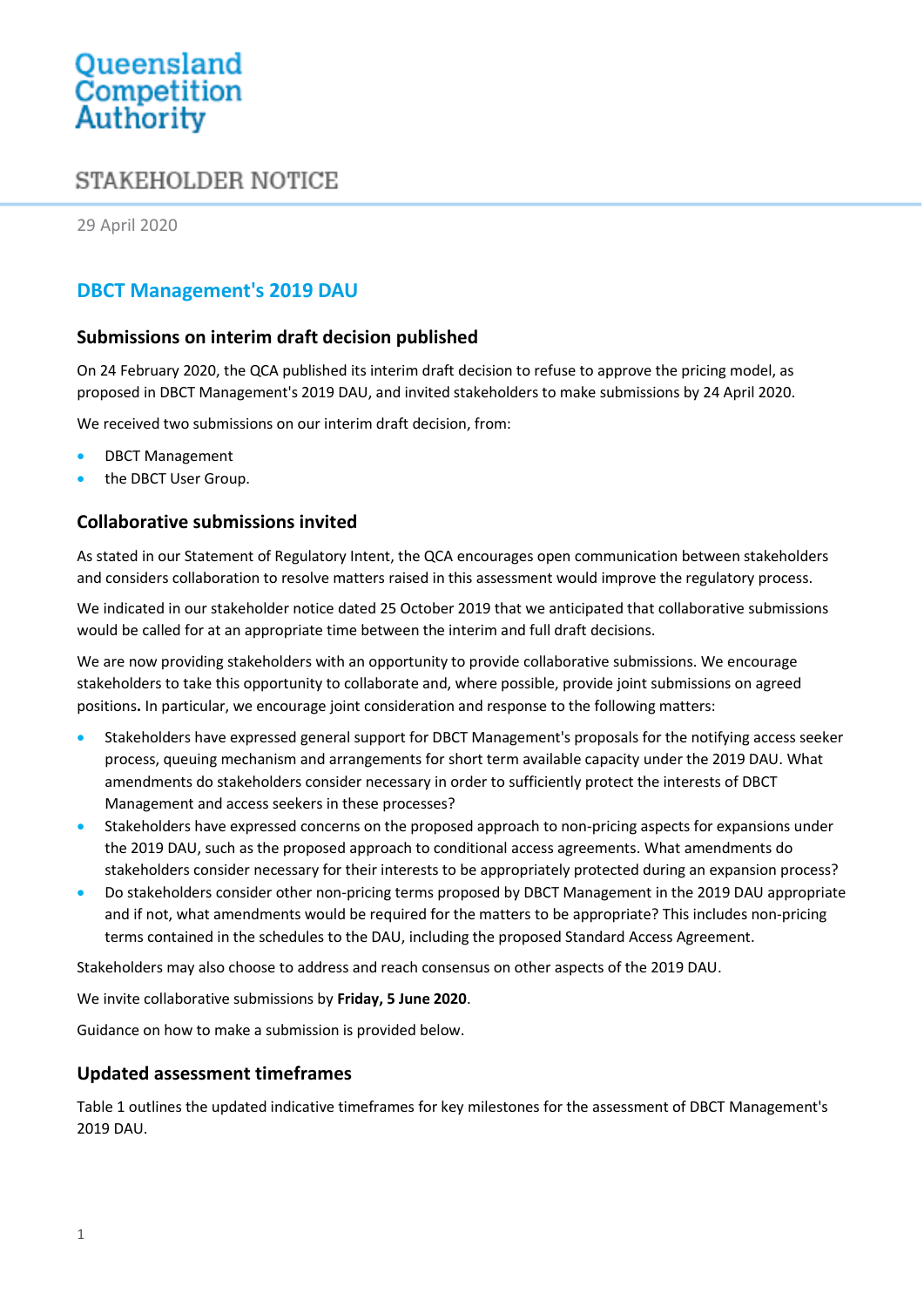#### **Table 1 Updated timeframes for assessment of DBCT Management's 2019 DAU**

| <b>Milestone</b>                                                           | <b>Timing</b>    |
|----------------------------------------------------------------------------|------------------|
| QCA's interim draft decision published and stakeholder submissions invited | 24 February 2020 |
| Submissions period closed                                                  | 24 April 2020    |
| Collaborative submissions invited                                          | 29 April 2020    |
| Collaborative submissions period closes                                    | 5 June 2020      |
| <b>QCA draft decision</b>                                                  | Q3 2020          |
| <b>QCA final decision</b>                                                  | February 2021    |

The updated timeframes above replace the timeframes outlined in our stakeholder notice dated 25 October 2019, accounting for the inclusion of the collaborative submissions period.

In accordance with section 147A of the QCA Act, the period for the QCA to decide whether to approve, or refuse to approve, the 2019 DAU will not include the period for making collaborative submissions in response to this notice.

Our updated process and timing are consistent with our Statement of Regulatory Intent where we said that the QCA may incorporate additional steps into the assessment process where we consider they will provide for a more transparent and effective 2019 DAU assessment process.